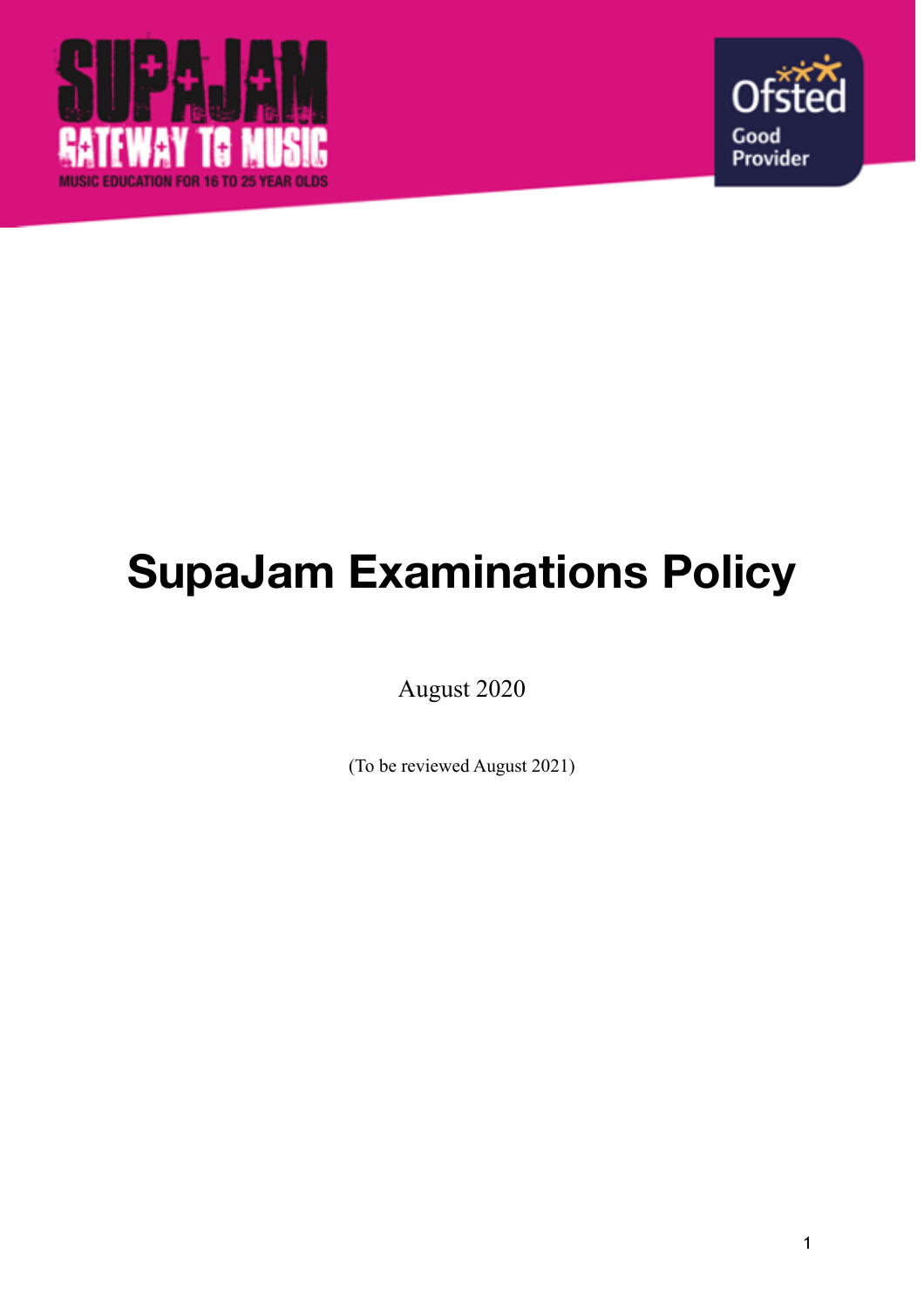## Content

- 1. Exam responsibilities
- 2. Qualifications offered
- 3. Exam seasons and timetables
- 4. Entries, entry details, late entries and retakes
- 5. Exam fees
- 6. The Disability Discrimination Act (DDA), special needs and access arrangements
- 7. Managing invigilators and exam days
- 8. Candidates and special consideration
- 9. Appeals against internal assessments
- 10. Results, enquires about results and access to scripts
- 11. Certificates

**NB** This exams policy is based on Orchards Academy's own Examinations Policy due to being part of their exams centre for our public exams.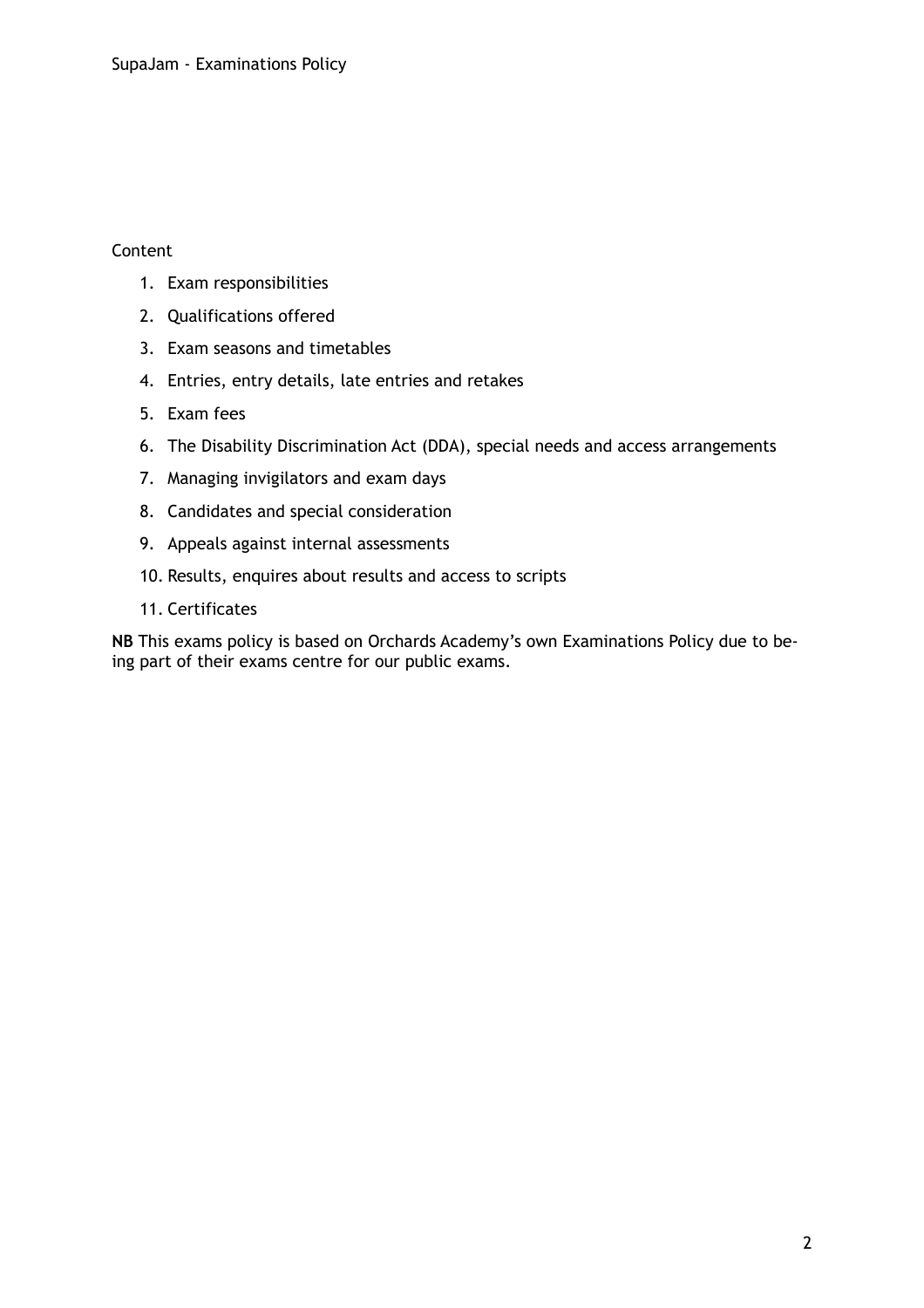# **1. Exam responsibilities**

#### **The Functional Skills & GCSE Manager**

Co-ordinates with Orchards' Exams Officer for public exams (who arranges the full administration of public exams). The Functional Skills & GCSE Manager manages the administration of public and internal exams at SupaJam.

The Functional Skills & GCSE Manager:

- Advises SLT, subject teachers and other relevant support staff on annual exam timetables and application procedures set by exam boards.
- Distributes to staff and candidates the examination dates and will be involved in communicating relevant deadlines.
- Ensures that candidates and their parents are informed of and understand those aspects of the exam timetable that will affect them, through phone calls, letters home and the college website.
- Consults with teachers to ensure necessary assessments are completed on time in accordance with JCQ guidelines.
- Provides and confirms data with Orchards Academy Exams Officer.
- Manages the exam timetable within SupaJam.
- Organises and monitors a team of exam invigilators responsible for the conduct of exams.
- Identifies access arrangements and special considerations of candidates within SupaJam, using *JCQ Access Arrangements and Special Considerations regulations and guidance,* who are eligible for adjustments in examinations.
- Maintains systems and processes to support the timely entry of candidates for their exams.
- Provides full controlled assessment guideline information provided by JCQ to all teaching staff.
- Arranges the distribution of exam results and certificates to candidates and forwards - in consultation with SLT - any appeals/ re-mark requests.
- Organises mock exams and controlled assessments.
- Ensures that controlled assessments are carried out within JCQ's guidelines.
- Ensures guidance is provided for students regarding the exams.

### **Lead Invigilator/Invigilators' Role:**

- Setting up exam venues
- Collection of signs from Functional Skills & GCSE Manager
- Clear instructions to candidates before the start of exams
- To make sure all guidelines are met according to the JCQ regulations
- Collections of all exam papers in the correct order at the end of the exam and their return to the exams office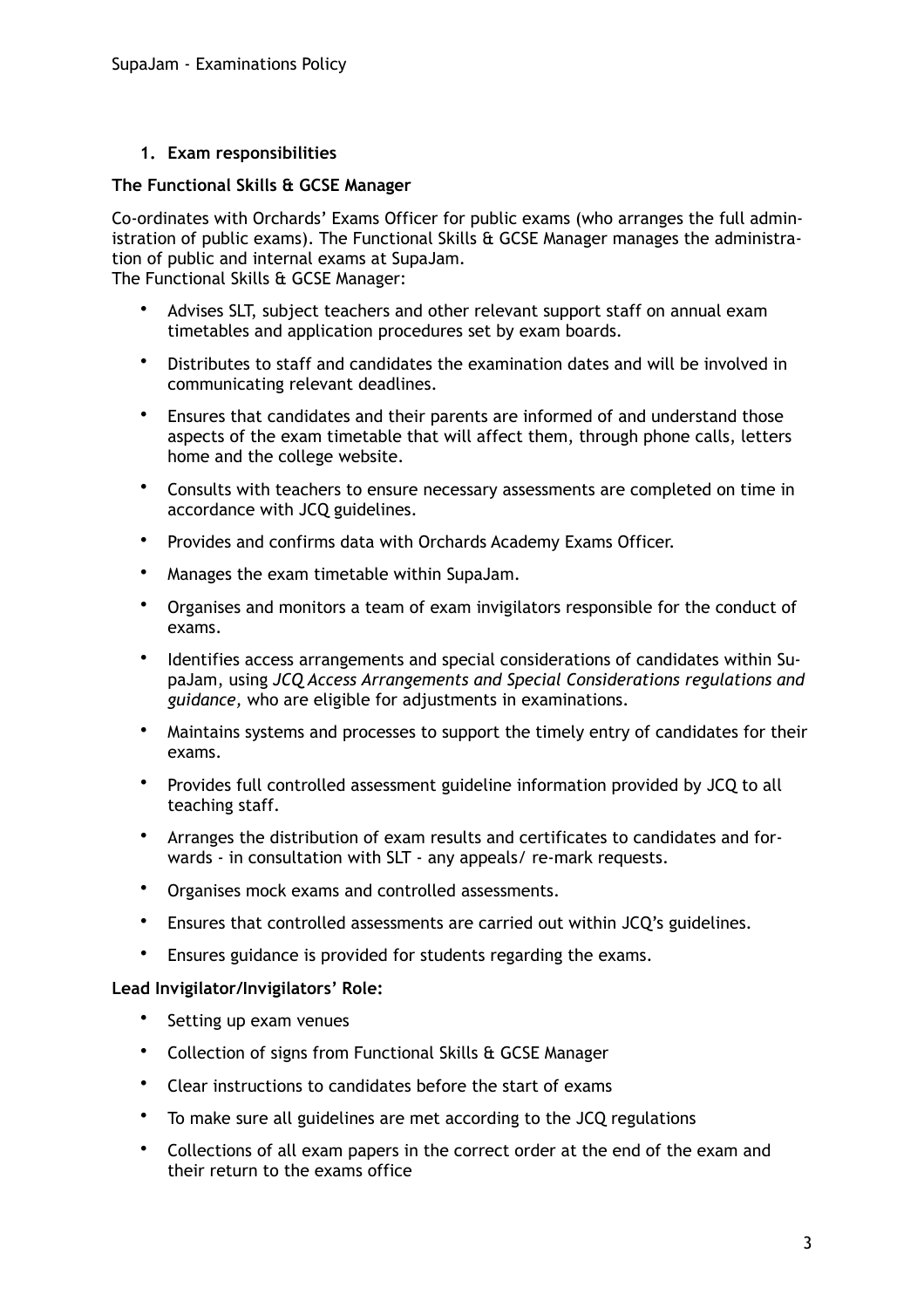# **Candidates' Role:**

- Understanding controlled assessment regulations and signing a declaration that authenticates work as their own.
- Checking the exam dates and times given, turning up to examinations on time.
- Ensuring they bring the correct equipment to their examinations.
- Making SupaJam aware of any special considerations or additional support needed, in time for SupaJam to complete the necessary steps to ensure these are in place for the exam.

# **2. Qualifications Offered**

The qualifications offered at this centre are decided by the Senior Leadership Team.

The qualifications offered are either GCSE or Functional Skills for both Maths and English. The subjects offered for these qualifications may be found on SupaJam's website.

### **3. Exam seasons and timetables**

#### **Exam Season**

Controlled assessments are scheduled throughout the academic year.

On Screen exams (NCFE) are on demand by Functional Skills Teachers for candidates who are ready to sit the assessment, and dates for these external exams will be decided by the Functional Skills department and circulated.

All internal exams are held under external exam conditions and managed by the Functional Skills & GCSE Manager.

The exam series to be used in centre will be decided by the Functional Skills & GCSE Manager, Teachers and Senior Leadership Team.

### **Timetables**

The Functional Skills & GCSE Manager will circulate exam dates and timetables for the external exams.

### **4. Entries, entry details, late entries and retakes**

### **Entries**

Candidates are selected for their exam entries by the subject teachers.

A candidate or parent/carer can discuss a subject (Maths/English) entry, change of level or withdrawal.

### **Late Entries**

Entry deadlines for GCSE are circulated by the Orchards Exams Officer to the Functional Skills & GCSE Manager and must be adhered to.

Late entries must be authorised by the Orchards Exams Officer and SupaJam SLT. Any late fees incurred will be charged if a decision is made to include the candidate in the exam.

### **Retakes**

Retakes will be at the discretion of the subject teacher, Functional Skills & GCSE Manager and SLT.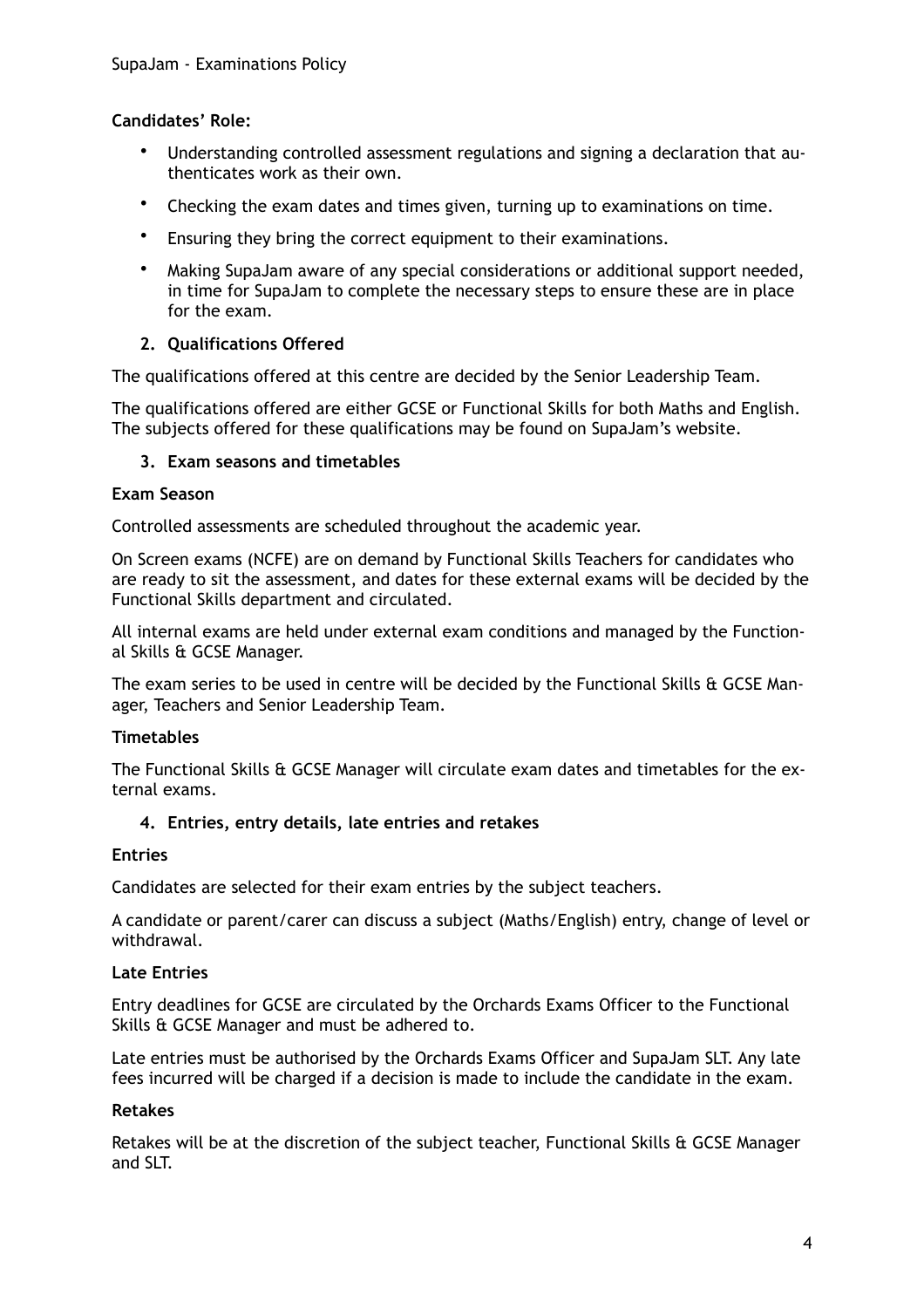# **5. Exam fees**

GCSE/NCFE initial registration and entry exam fees are paid by the centre. No charge will be made for the first attempt of the examination for which the they have been prepared by SupaJam.

Retake fees for first and any subsequent retakes are paid by centre if we think candidates should retake.

Late entry or amendment fees must be discussed with Examinations officer, Functional Skills & GCSE Manager and SLT.

Candidates or departments will not be charged for changes of tier, withdrawals made by the proper procedures or alterations arising from administrative processes, provided these are made within the time allowed by the awarding bodies.

Reimbursement will be sought from candidates who fail to sit an exam or meet the necessary requirements, by instruction from SLT.

Students who have sat exams and are no longer on roll with SupaJam may be asked for the remark fee to be partially or entirely reimbursed.

# **6. The Disability Discrimination Act (DDA), special needs and access arrangements**

### **DDA**

The Disability Discrimination Act extends the application of the DDA to general qualifications. All centre staff must ensure that the access arrangements and special consideration regulations and guidance are consistent with the law.

#### **Special needs**

A candidate's special needs requirements are determined by the SEN Co-ordinator, Director of SEN and the SEN (formerly EHCP) Manager.

The SENCo and/or Director of SEN and/or SEN Manager will inform the Functional Skills and GCSE Manager of any requirements a candidate should need when taking examinations.

### **7. Managing invigilators and exam days**

### **Managing Invigilators**

Internal invigilators will be used for exam supervision. Internal invigilators will be Supa-Jam staff who are trained by the Orchard's Academy Exams Officer.

Invigilators should not be those who have taught the required subject of the examination.

Invigilators will be timetabled by the Functional Skills & GCSE Manager and briefed by the Exams Officer.

### **Exam Days**

The Functional Skills & GCSE Manager will book all exam rooms after liaising with other users and will make exam stationary and materials available for the invigilators. The exam papers will be made available by the Exams Officer.

The Functional Skills & GCSE Manager is responsible for ensuring the set up of the allocated rooms.

SLT or subject staff need to be present at the start of the exam to assist with identification of candidates.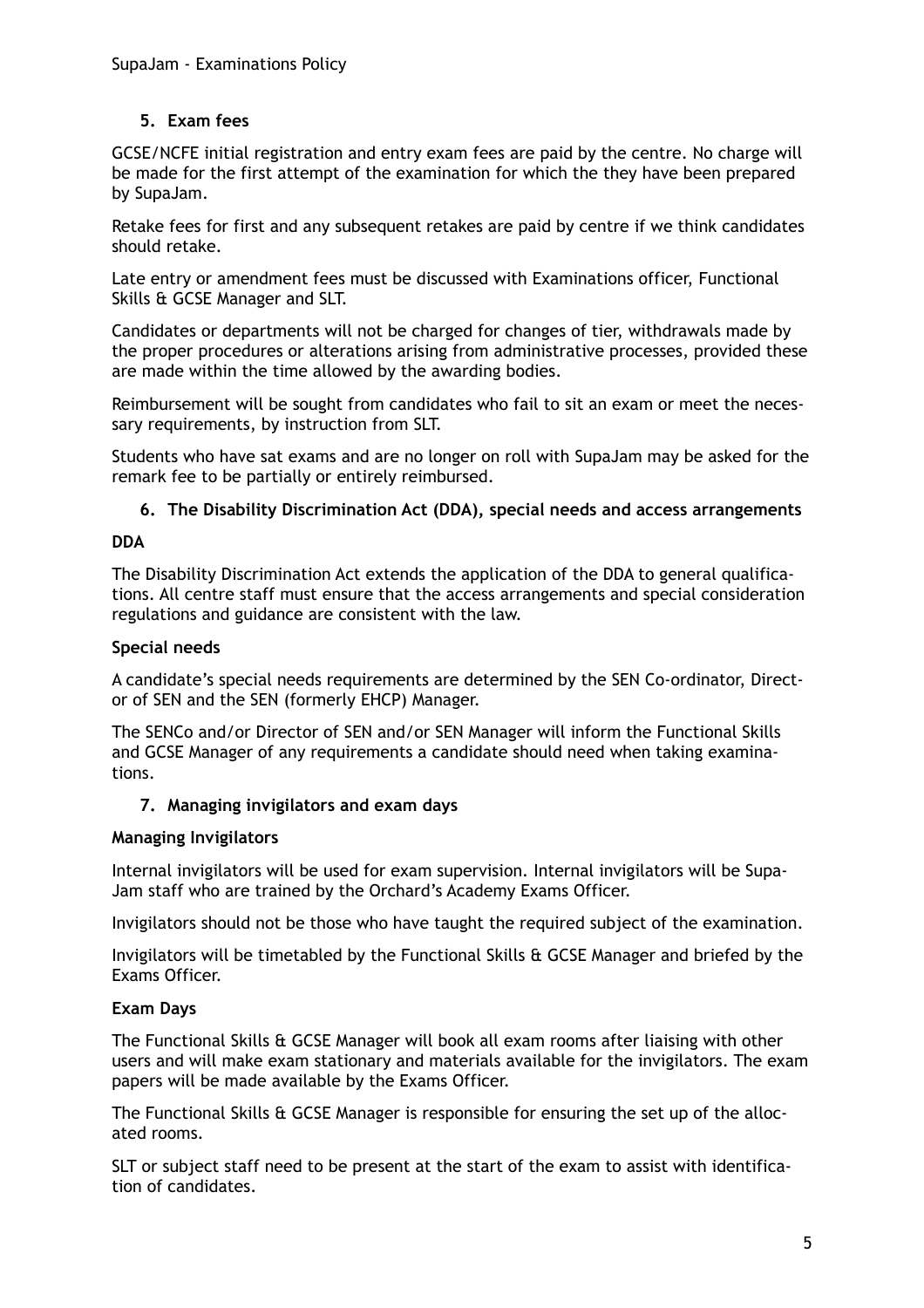Teachers are welcome to wish the candidates good luck at the start of the exam and must leave the exam venue before the examination begins.

# **8. Candidates and special consideration**

## **Candidates**

The centre's public rules on acceptable dress, behaviour and any candidate's use of mobile phones and all electronic devices apply at all times.

Candidates' personal belongings remain their own responsibility and the centre accepts no responsibility or liability for their loss or damage.

Disruptive candidates are dealt with in accordance with JCQ guidelines.

Candidates may leave the exam room for a genuine purpose requiring an immediate return to the exam room, in which case an invigilator or the Exams Officer (or Functional Skills & GCSE Manager) must accompany them.

Reception is responsible for calling candidates who are late for their exams, or do not turn up at all.

### **Special Consideration**

Should the candidate be too ill to sit an exam, suffer bereavement or other trauma or be taken ill during the exam itself, they must alert the centre and the exam invigilator immediately.

Any special consideration claim must be supported by appropriate evidence within five days of the exam, for example as a letter from the candidate's doctor.

The exams officer will then forward a completed special consideration form to the relevant awarding body within seven days of the exam.

### **9. Appeals against internal assessments**

Appeals against internal assessments should be made if they feel that their coursework has been unfairly assessed, inconsistently marked or feedback and/or grades given is not in accordance with the specifications of the qualification.

- Should a student feel they have any concerns about the procedures used in assessing their internally assessed work, they should in the first instance try to discus and resolve the issue with their teacher. report the matter to the Functional Skills Manager.
- Should they not be able to resolve the issue with their teacher or feel dissatisfied with the process in any way, they should communicate their concerns to the Functional Skills and GCSE Manager either in person or via email. This concern will be documented.
- The Functional Skills and GCSE Manager will then decide on the appropriate procedure to follow in accordance with SupaJam's own Appeals Procedure and the awarding body's Appeals Procedure.
- Findings will be notified in writing and copied to the Senior Leadership Team and recorded for awarding body inspection.
- If the matter remains unresolved, SupaJam invites the student to contact the awarding body and make use of their external appeals procedure.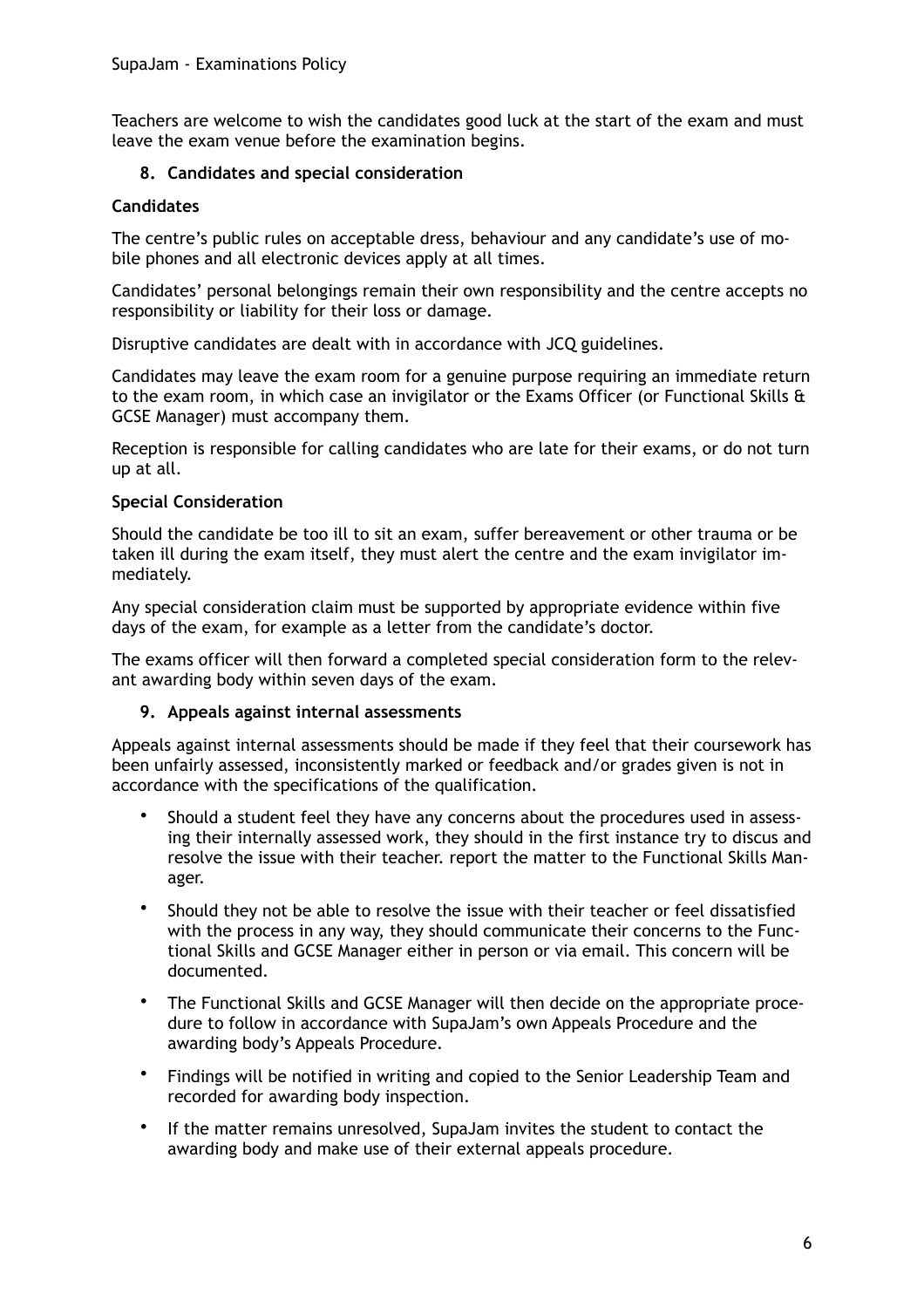NCFE's Regulations for the Conduct of Controlled Assessment states:

- "The work you submit for the assessment must be your own"
- "You must not copy from someone else or allow another candidate to copy from you"
- "If you copy the words or ideas of others and don't show your sources in references and a bibliography, this will be considered as cheating or malpractice"
- Teachers have the right to reject a student's work on the grounds of malpractice if any of the above regulations are broken. The student, parent or carer of a student has the right to appeal against any decisions to Reject to a candidate's internally assessed work on grounds of malpractice.

The college has published a Student Complaints and Appeals Policy, which will be followed in the event of an appeal or complaint. This policy can be found on the SupaJam website [semmuk.com.](http://semmuk.com)

### **10. Results, enquiries about results and access to scripts**

#### **Results**

Candidates are invited either to attend the centre to receive their results in person, or have their results posted to their home addresses.

Arrangements for the college to be open on results days are made by SLT.

The provision of staff on results days will be the responsibility of SLT.

#### **Enquiries about results (EARs)**

Enquiries may be requested by centre staff or candidates if there are reasonable grounds for believing there has been an error in marking. Candidates permission must be requested and signed for. In the instance that a centre enquires about results and requests a remark, the centre will accept the charge.

Where a student requests an enquiry about their results and subsequently asks for their paper be remarked, the student will be responsible for the charge. The fee is decided by the examining body and this information will be provided to the student and their guardians by the Functional Skills and GCSE Manager.

### **Access to Scripts (ATS)**

After the release of results, candidates may ask subject staff to request the return of papers within three days' scrutiny of the results.

Centre staff may also request scripts for investigation or for quality assurance purposes. For the latter, the consent of candidates must be obtained.

GCSE re-marks cannot be applied for once a script has been returned.

#### **10.Certificates**

Certificates are collected and signed for by Orchards Academy's Exams Officer.

Certificates may be collected on behalf of a candidate by a third party, provided they have been authorised to do so (with the Functional Skills and GCSE Manager either by phone or email).

The centre will retains copies of certificates for 3 years, but original copies will be sent to the most recent address given by students on the data system if they are not collected in